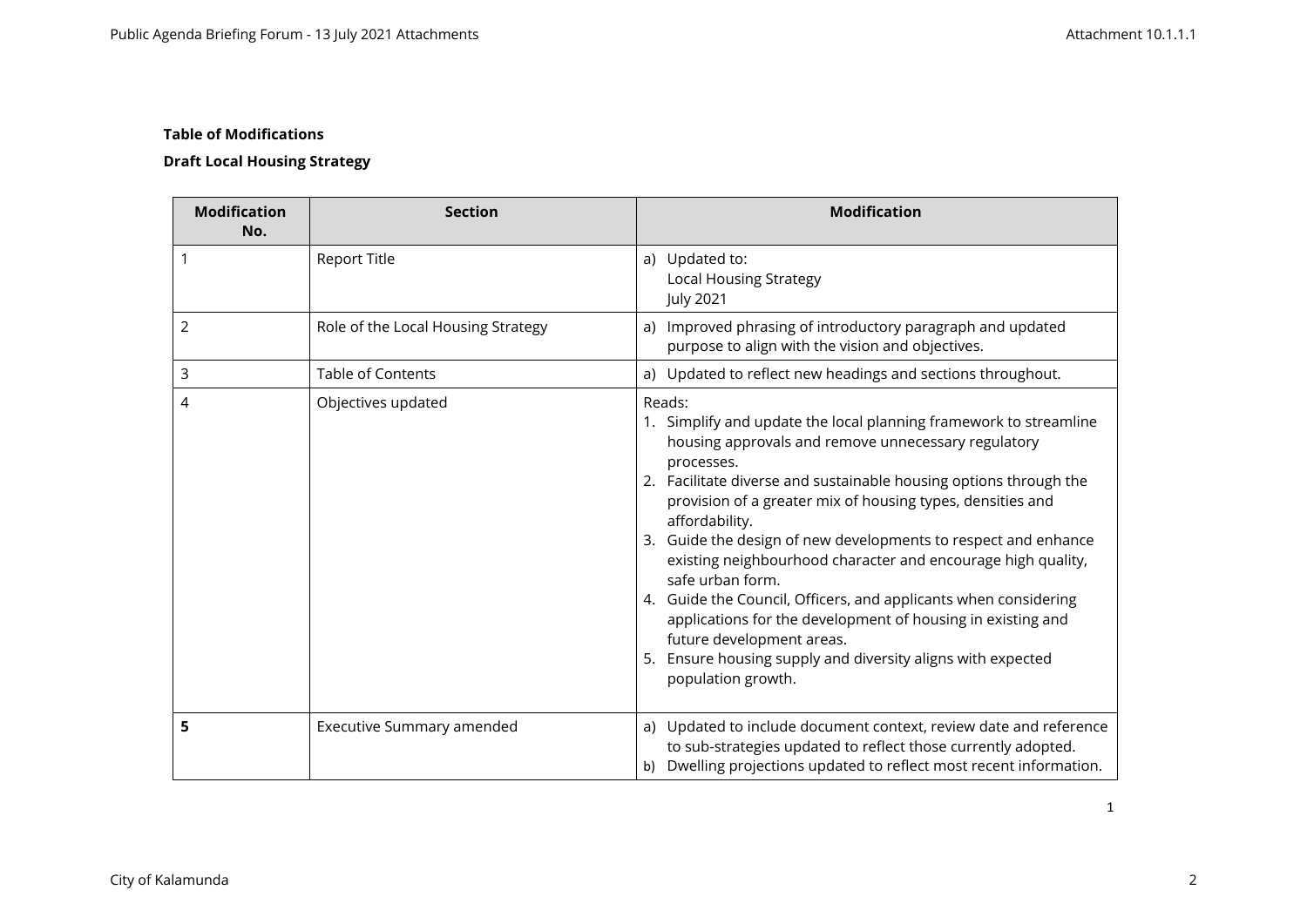|   |                                             | c) Updated to include Forecast ID population projections released<br>February 2021. Additional statistics on housing and rental prices<br>added to compare pre-COVID and post-COVID housing markets.                                                                                                                                                                                                                                                                                                                                                                                                                                                                                                                                                                                                                                                                                                                 |
|---|---------------------------------------------|----------------------------------------------------------------------------------------------------------------------------------------------------------------------------------------------------------------------------------------------------------------------------------------------------------------------------------------------------------------------------------------------------------------------------------------------------------------------------------------------------------------------------------------------------------------------------------------------------------------------------------------------------------------------------------------------------------------------------------------------------------------------------------------------------------------------------------------------------------------------------------------------------------------------|
| 6 | Aged care statistics updated                | a) Updated to reflect new development approvals and existing<br>beds. Reads "There is envisaged to be a need for 400 - 750<br>additional aged care beds required to be delivered in the City by<br>2036 to meet the predicted demand for the ageing population<br>(refer section 14 - Aged Accommodation). This may include<br>expansion of existing, or establishing new intensive aged care<br>facilities."                                                                                                                                                                                                                                                                                                                                                                                                                                                                                                        |
| 7 | Table 1. Local Housing Strategy Action 2014 | a) Amended to reflect updated 2021 actions, and actions adopted<br>through existing strategies.                                                                                                                                                                                                                                                                                                                                                                                                                                                                                                                                                                                                                                                                                                                                                                                                                      |
| 8 | Table 2. Action Schedule.                   | a) Reformatted to simplify, actions re-numbered and adjusted to<br>align with objectives, project partners updated to reflect external<br>stakeholders only, each action given a title, indicators and<br>timeframes updated.<br>b) ANEF contours action deleted as considered adequately<br>addressed by State Planning Policy.<br>c) The Glades action deleted as this is included as an investigation<br>area in Action 14.<br>d) Action to analyse housing stock trends deleted as it is considered<br>part of the standard Local Planning Strategy review process.<br>e) Action for 'Streetscape Enhancement Program' added in<br>response to submissions which requested investment in the<br>public realm to improve amenity and safety of neighbourhoods.<br>f) Actions have been re-formatted or re-arranged slightly to align<br>better with objectives.<br>Changes are summarised in the following table; |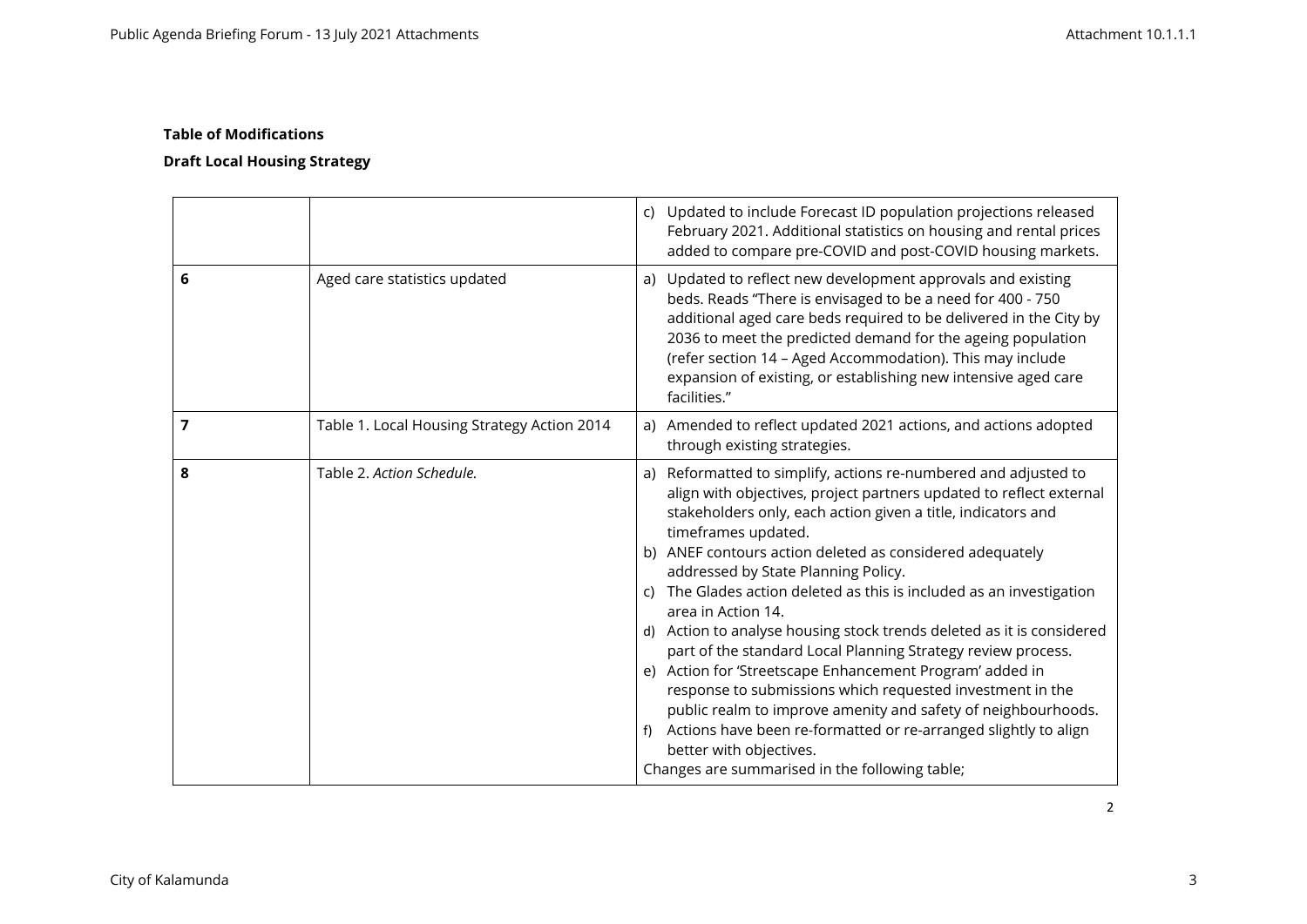|   |                                  | Action                                                          | No change/                |
|---|----------------------------------|-----------------------------------------------------------------|---------------------------|
|   |                                  |                                                                 | Modified/Deleted/Added    |
|   |                                  | 1 - Local Planning Scheme No.4                                  | Modified                  |
|   |                                  | 2 - Structure Plans                                             | No change                 |
|   |                                  | 3 - Local Development Plans                                     | No change                 |
|   |                                  | 4 - Peri-Urban Discussion Paper                                 | No change                 |
|   |                                  | 5 - Dual Density Review                                         | Modified                  |
|   |                                  | 6 - The Glades                                                  | Deleted (incorporated     |
|   |                                  |                                                                 | into Investigation Areas) |
|   |                                  | 7 - Aged Care                                                   | Modified                  |
|   |                                  | 8 - Public Transport                                            | Modified                  |
|   |                                  | 9 - Active Transport Links                                      | Modified                  |
|   |                                  | 10 - Community Safety                                           | Modified                  |
|   |                                  | 11 - Heritage                                                   | Modified                  |
|   |                                  | 12 - Sustainability Incentives                                  | Modified                  |
|   |                                  | 13 - Housing stock analysis                                     | Deleted (considered as    |
|   |                                  |                                                                 | standard through          |
|   |                                  |                                                                 | ongoing review)           |
|   |                                  | 14 - Investigation Areas                                        | Modified                  |
|   |                                  | 15 - Housing Diversity                                          | Modified                  |
|   |                                  | 16 - ANEF Contours                                              | Deleted (considered       |
|   |                                  |                                                                 | addressed by SPP)         |
|   |                                  | New Action - Streetscape                                        | Added (in response to     |
|   |                                  | <b>Enhancement Program</b>                                      | submissions)              |
| 9 | Part 5 - Housing Density Targets | a) Introduction added.                                          |                           |
|   |                                  | b) Updated to include DPLH State Lot Activity Statistics and    |                           |
|   |                                  | Updated Forecast ID 2021 projections, along with formatting and |                           |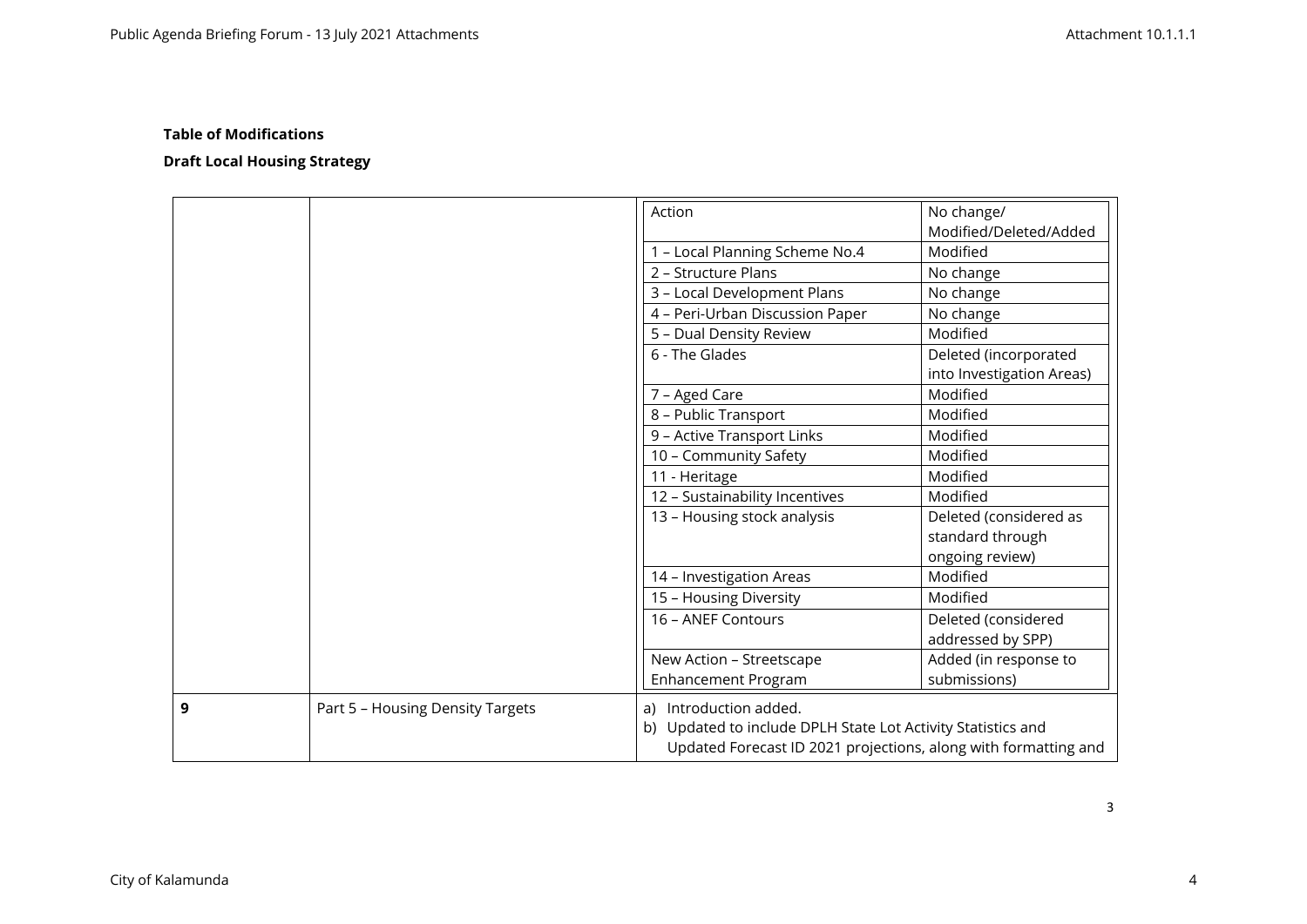# **Draft Local Housing Strategy**

|    |                                                                          | rephrasing. Table 3 amended to include Dual Density within<br>current subdivision calculations and updated with footnotes.<br>Investigation area dwelling projections updated to reflect latest<br>c)<br>information available.                                                                                                                                                                                                                                                                                                                                                                                                                                                                                                                                                                                                                                                                                                                                                                                                                                                                                                                                                                                                                                                            |
|----|--------------------------------------------------------------------------|--------------------------------------------------------------------------------------------------------------------------------------------------------------------------------------------------------------------------------------------------------------------------------------------------------------------------------------------------------------------------------------------------------------------------------------------------------------------------------------------------------------------------------------------------------------------------------------------------------------------------------------------------------------------------------------------------------------------------------------------------------------------------------------------------------------------------------------------------------------------------------------------------------------------------------------------------------------------------------------------------------------------------------------------------------------------------------------------------------------------------------------------------------------------------------------------------------------------------------------------------------------------------------------------|
| 10 | Part 6 - Criteria to Assess Future Applications<br>for Increased Density | Section added to guide officer assessment of future proposals:<br>"Any proposal for an amendment to the Local Planning Scheme or<br>existing Structure Plan that will result in a higher residential density,<br>that is not identified in the City's Strategic Planning Framework<br>(including this Local Housing Strategy) are generally not supported.<br>When considering these proposals, the City will have regard for the<br>State and Local Planning Policies and whether the proposed<br>amendment is consistent with the principles of orderly and proper<br>planning, including but not limited to the following broad criteria:<br>Strategic Framework - Whether the proposal is achieves the<br>strategic intent of the North-East Sub-Regional Planning<br>Framework and/or Local Planning Strategy;<br>Orderly and Proper Planning - Whether the scale and nature of<br>the proposal is logical and orderly, consistent with the objectives<br>set out in the City's Local Planning Scheme, relevant policies, and<br>strategic documents.<br>Proximity to Services and Public Open Space - Located within a<br>walkable catchment of the Kalamunda, Forrestfield, or High<br>Wycombe Activity Centres, or regional, district or neighbourhood<br>level public open space; |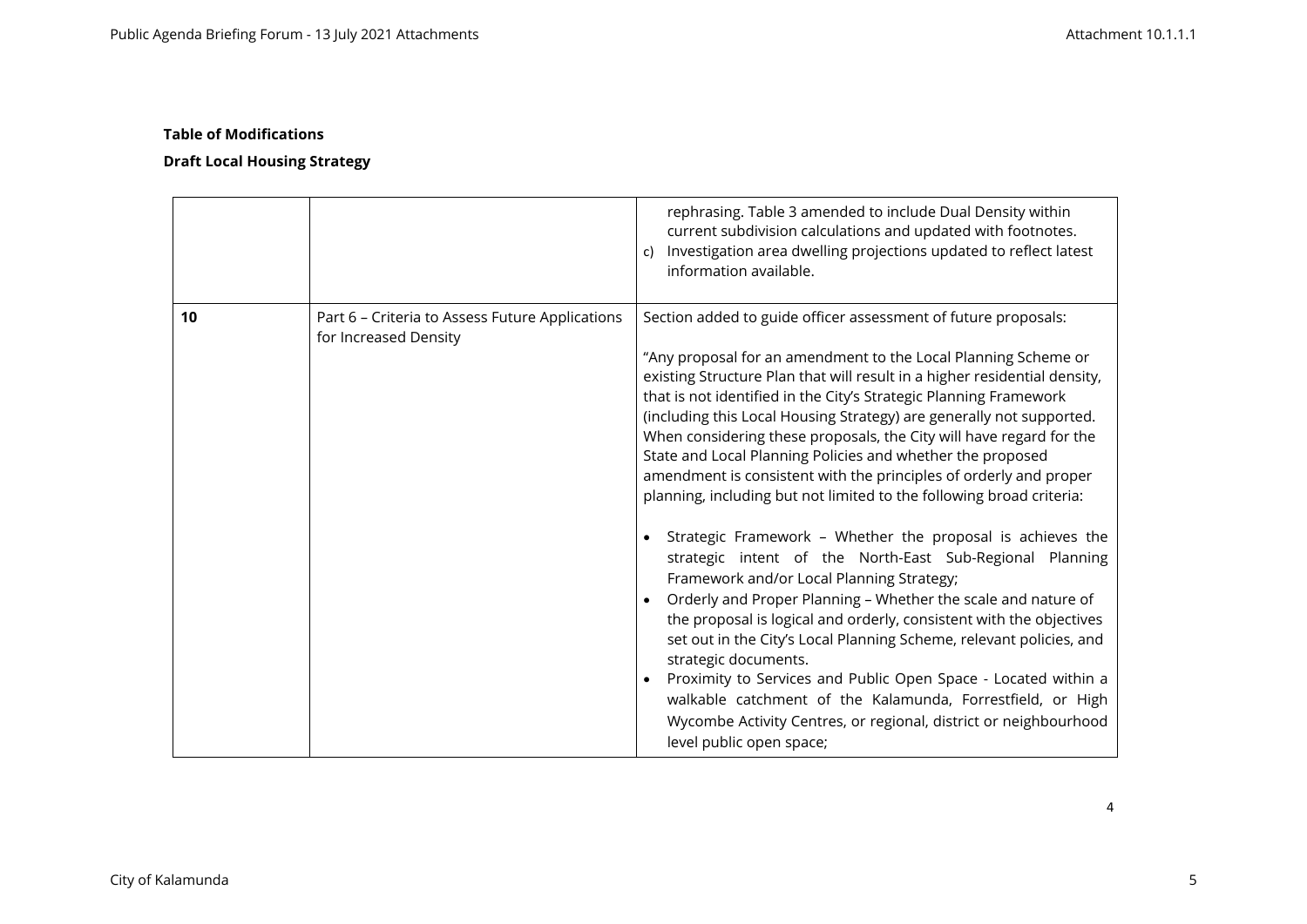|    |                                                                                     | Transport - the proposal is located close to high frequency public<br>$\bullet$<br>transport with consideration to the suitability of existing transport<br>infrastructure;<br>Services - The capacity of existing services and infrastructure to<br>$\bullet$<br>support the proposal, including the mains sewer network;<br>Housing Diversity - Results in a diversity of lot size and mixture of<br>dwelling types in appropriate locations. Eg; small sized housing or<br>townhouse, multiple dwelling (apartments), aged or dependent<br>persons dwellings;<br>Environmental - demonstrates protection of natural values such<br>$\bullet$<br>as wetlands, waterways, retention and regeneration of vegetation,<br>and;<br>Bushfire - able to address the requirements of State Planning<br>Policy 3.7: Planning in Bushfire Prone Areas." |
|----|-------------------------------------------------------------------------------------|-------------------------------------------------------------------------------------------------------------------------------------------------------------------------------------------------------------------------------------------------------------------------------------------------------------------------------------------------------------------------------------------------------------------------------------------------------------------------------------------------------------------------------------------------------------------------------------------------------------------------------------------------------------------------------------------------------------------------------------------------------------------------------------------------------------------------------------------------|
| 11 | Renumbering                                                                         | Sections, tables and figures renumbered throughout report as<br>needed.                                                                                                                                                                                                                                                                                                                                                                                                                                                                                                                                                                                                                                                                                                                                                                         |
| 12 | Part 7 - Quick Data Results                                                         | Rephrasing an update of relevant statistics.                                                                                                                                                                                                                                                                                                                                                                                                                                                                                                                                                                                                                                                                                                                                                                                                    |
| 13 | Part 7.2 - Population                                                               | Rephrasing to make statistics clearer and updated with Population<br>ID figures released Feb 2021.                                                                                                                                                                                                                                                                                                                                                                                                                                                                                                                                                                                                                                                                                                                                              |
| 14 | Part 7.3 - Age demographics                                                         | Rephrasing and updated aged care statistics.                                                                                                                                                                                                                                                                                                                                                                                                                                                                                                                                                                                                                                                                                                                                                                                                    |
| 15 | Part 8 - Investigation Areas                                                        | Updated to include 39 Lawnbrook Road, Walliston.<br>Other projects updated to reflect current status and dwelling yield<br>information available to the City.                                                                                                                                                                                                                                                                                                                                                                                                                                                                                                                                                                                                                                                                                   |
| 16 | Part 9.1 - Pickering Brook Townsite Expansion<br>- WAPC Planning Investigation Area | Figure 2 replaced to show Pickering Brook Townsite MRS<br>Amendment Area.                                                                                                                                                                                                                                                                                                                                                                                                                                                                                                                                                                                                                                                                                                                                                                       |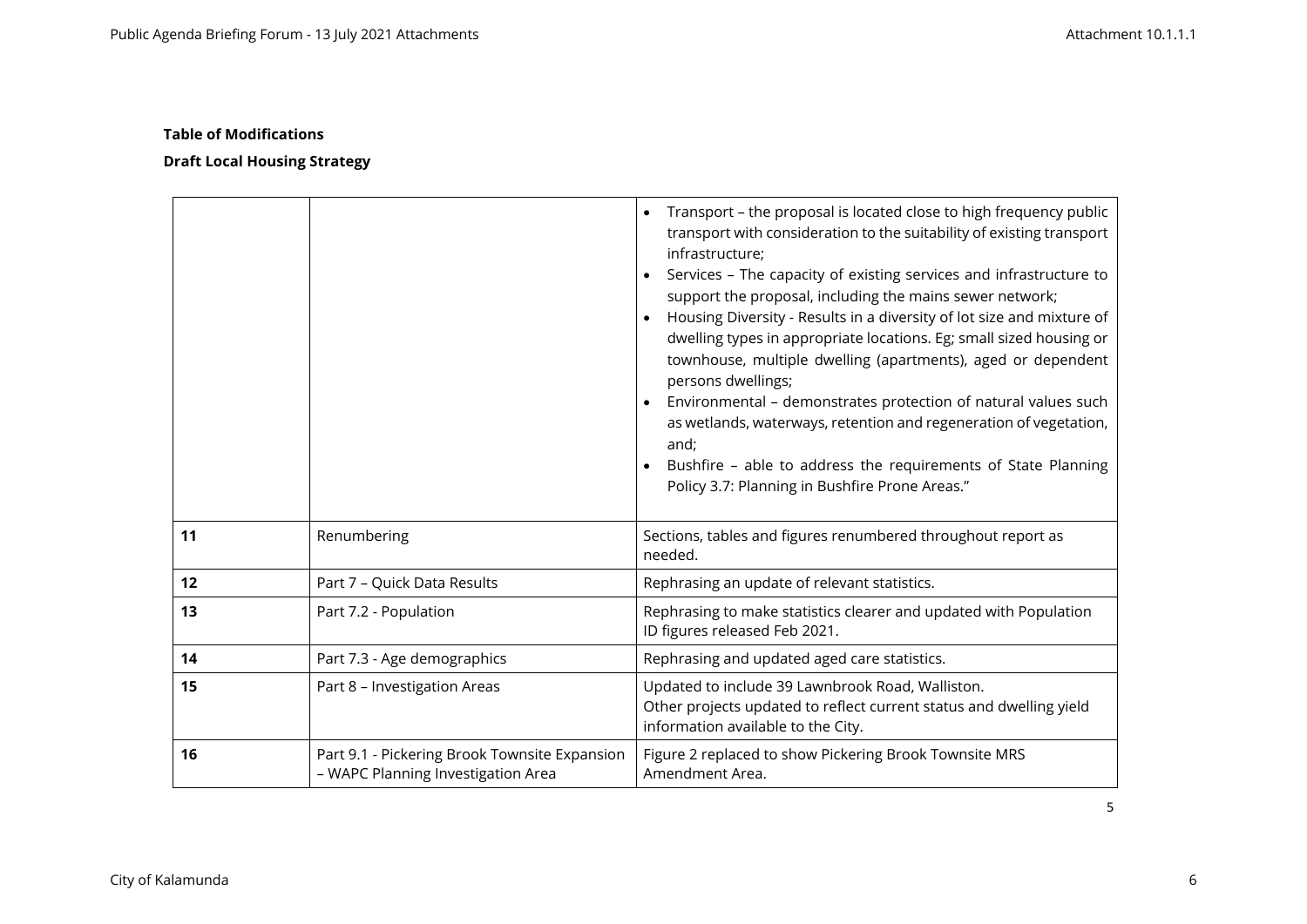| 17 | Part 9.2 - Wattle Grove                                           | Updated to reflect project name change to Crystal Brook. Updated<br>to reflect most recent Council determination on Crystal Brook<br>Concept Planning and Community Engagement since advertising of<br>the draft LHS.<br>Dwelling estimates and potential scenarios updated to reflect<br>Concept Plan and to account for roads, POS and drainage<br>infrastructure.                                                                                     |
|----|-------------------------------------------------------------------|----------------------------------------------------------------------------------------------------------------------------------------------------------------------------------------------------------------------------------------------------------------------------------------------------------------------------------------------------------------------------------------------------------------------------------------------------------|
| 18 | Part 10.8 - Rural Living Proposals                                | Section added which reads "Any areas identified for rural-living<br>subdivision as part of the previous Local Planning Strategy 2010 and<br>proposals for further rural-living subdivision will either need to be<br>considered as part of the recommendations of the State<br>Government's Pickering Brook Working Group and Taskforce or as<br>part of the finalisation of the rural strategy component of the City's<br>new Local Planning Strategy." |
| 19 | Part 11.2 - Graham Road and Ocean View<br>Parade, Gooseberry Hill | Minor rephrasing to reflect determination of the Minister and reasons<br>for refusal.                                                                                                                                                                                                                                                                                                                                                                    |
| 20 | Part 12 - Affordable Housing                                      | Section added to include statistics and figures on housing<br>affordability.                                                                                                                                                                                                                                                                                                                                                                             |
| 21 | Part 14 - Aged Accommodation                                      | Updated with actions from the Aged Accommodation Strategy.<br>Minor rephrasing and reformatting.<br>Figure 31 graph added to visually represent progress of aged care<br>developments.                                                                                                                                                                                                                                                                   |
| 22 | Table 8 - Snapshot of Aged Care Facilities in<br>2021             | Updated to reflect recent DA approvals, current bed availability and<br>Heidelberg park and Cambridge Reserve included. References to                                                                                                                                                                                                                                                                                                                    |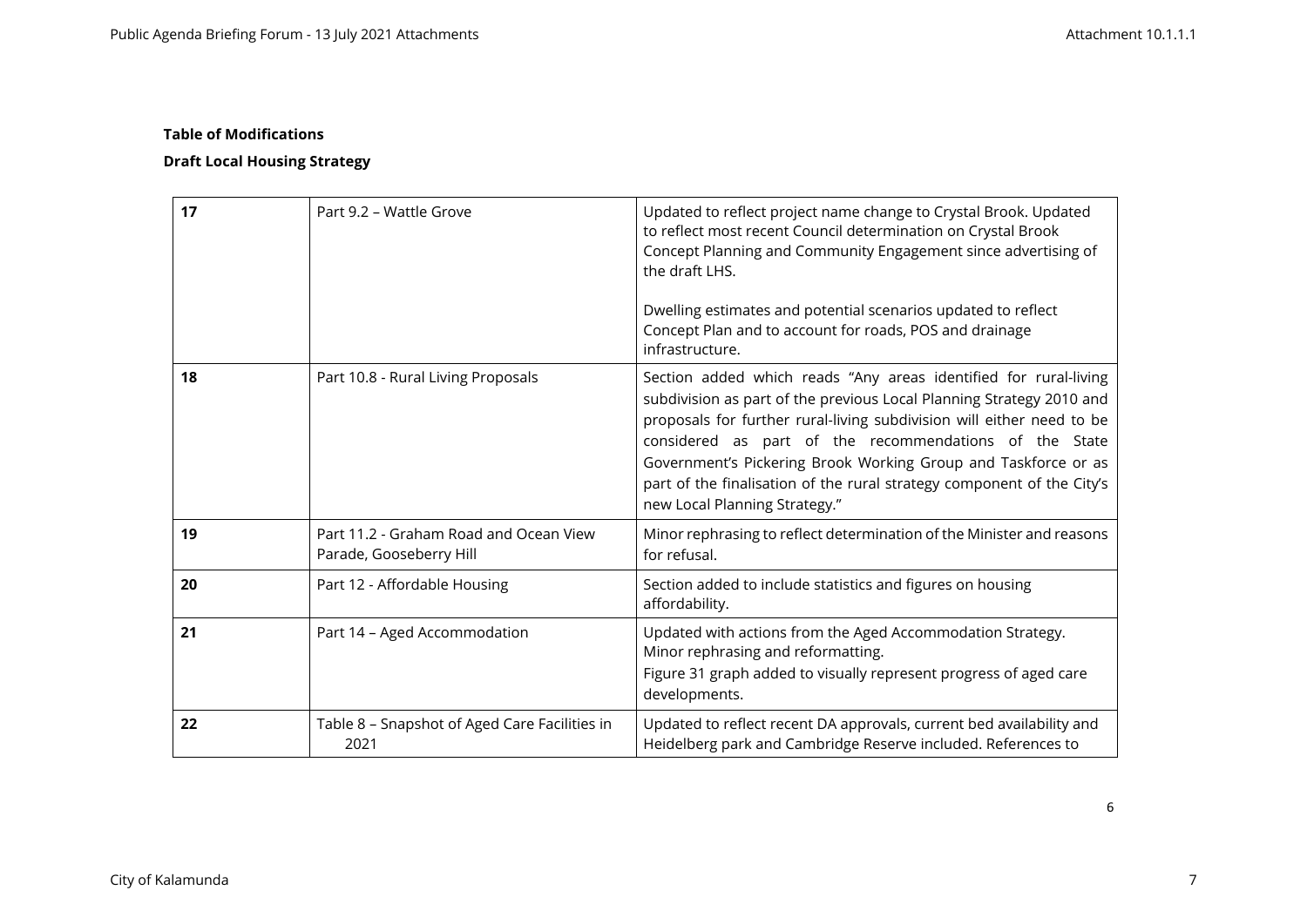# **Draft Local Housing Strategy**

|    |                                      | landowners removed as liable to change. Figures updated<br>throughout document.                                                                                                                                                                                                                                                                                                                                                                                                                                                                                                                                                                                                     |
|----|--------------------------------------|-------------------------------------------------------------------------------------------------------------------------------------------------------------------------------------------------------------------------------------------------------------------------------------------------------------------------------------------------------------------------------------------------------------------------------------------------------------------------------------------------------------------------------------------------------------------------------------------------------------------------------------------------------------------------------------|
| 23 | <b>Aged Care Statistics</b>          | Updated to reflect recent DA approvals and current bed availability.<br>Calculations and summary updated.                                                                                                                                                                                                                                                                                                                                                                                                                                                                                                                                                                           |
| 24 | Objectives for aged care sites added | Broad criteria to assess aged care proposals included to reflect<br>recent State Government Residential Accommodation for Ageing<br>Persons Position Statement.<br>Reads "The City will seek to support aged care sites with the following<br>attributes:<br>a. Site area minimum 1ha-1.5ha<br>b. In proximity to District or Neighbourhood activity centres and<br>medical facilities<br>c. Walking distance to public transport<br>d. High quality design and thoughtful interface with<br>surrounding land uses<br>e. Mixed use commercial eg; combined with gym, café, cinema,<br>medical facility<br>Intergenerational uses eg; childcare centres or student<br>accommodation" |
| 25 | 16.1 Tiny Homes                      | Definition of tiny house updated. Minor sentence added which reads<br>"It is important to note that a tiny house does not necessarily equate<br>to a tiny lot and even on larger blocks homes can be designed to<br>have a smaller footprint leaving more area for trees and open<br>space." In response to submissions which expressed concern that<br>small homes meant small lots and would affect the character of the<br>area.                                                                                                                                                                                                                                                 |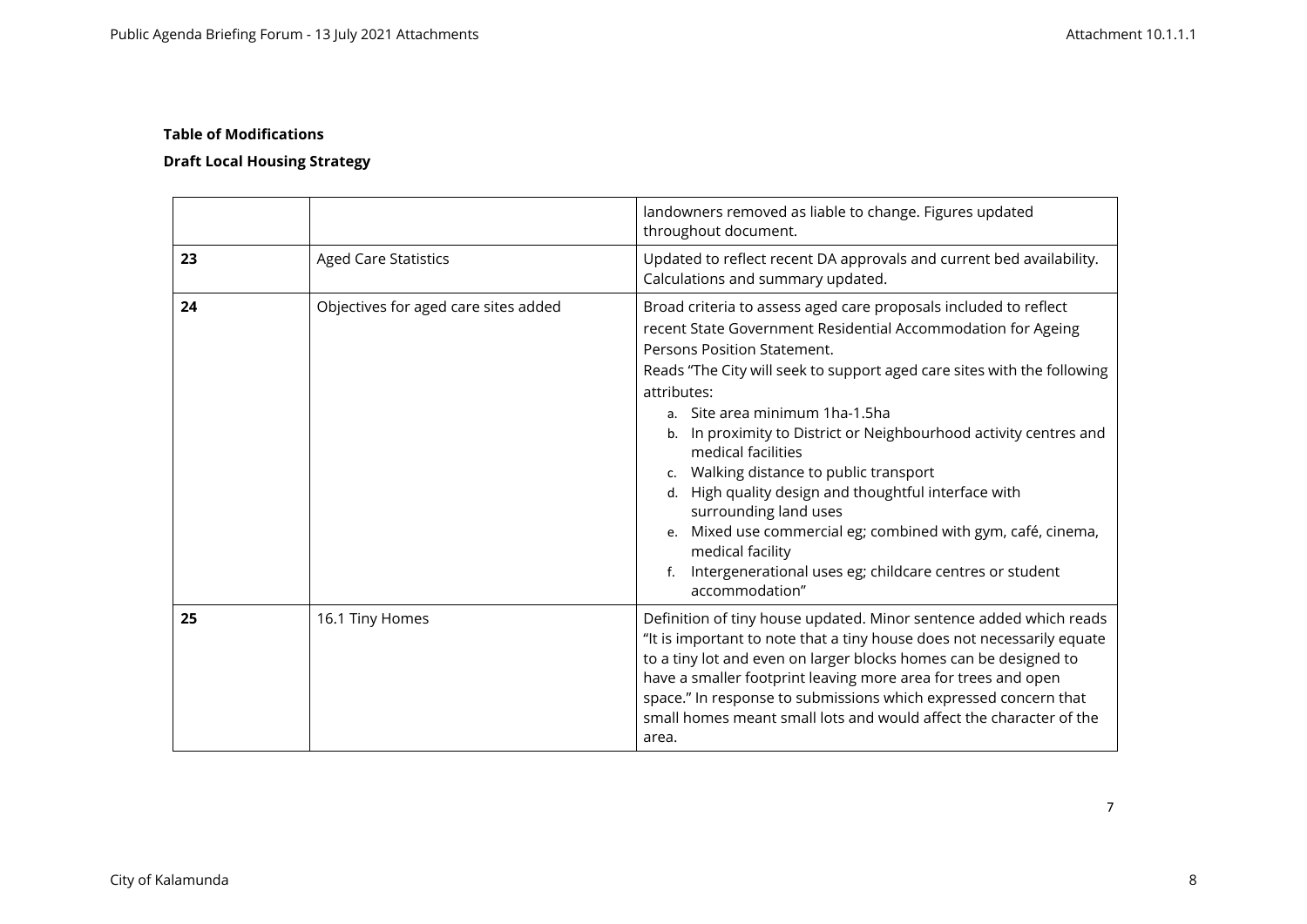# **Draft Local Housing Strategy**

| 26 | 16.2 Cooperative Housing                   | Amended to include completion date, key features and locational<br>details in response to a submission from the developer Green Fabric<br>who built the dwellings.                                                                                                                                                                                                                                                                                                                                                                                                                                                                                                                                                                                                                                                                                                                                                                                                                                                    |
|----|--------------------------------------------|-----------------------------------------------------------------------------------------------------------------------------------------------------------------------------------------------------------------------------------------------------------------------------------------------------------------------------------------------------------------------------------------------------------------------------------------------------------------------------------------------------------------------------------------------------------------------------------------------------------------------------------------------------------------------------------------------------------------------------------------------------------------------------------------------------------------------------------------------------------------------------------------------------------------------------------------------------------------------------------------------------------------------|
| 27 | Part 17 - Sustainable Housing              | Section added to give background and provide guidance around the<br>action to prepare a 'Sustainability Bonus' Local Planning Policy. This<br>is in response to submissions which found the Strategy was not<br>specific enough around the mechanisms to incentivise sustainable<br>housing design.<br>This section provides background on why traditional detached<br>dwellings are typically not sustainable and ideas on how residents<br>have the opportunity to design new homes, or retrofit existing<br>homes to be more sustainable.<br>Section 17.1 outlines the methods that could be explored through a<br>'Sustainability Bonus' local planning policy or grant program.<br>Preparation of a policy would be subject to agreement over the<br>sustainability criteria, reward mechanism and sourcing grants from<br>external stakeholders who are supportive and share similar<br>sustainable values.<br>Some recommended sustainability criteria are listed to assist with<br>the investigation process. |
| 28 | Table 9 - List of Existing Structure Plans | Forrestfield North Residential Precinct updated from draft to final<br>and to reflect WAPC approval.                                                                                                                                                                                                                                                                                                                                                                                                                                                                                                                                                                                                                                                                                                                                                                                                                                                                                                                  |
| 29 | Part 19.1- Transport Corridors             | Reference to Main Roads and City of Kalamunda managed land<br>removed.                                                                                                                                                                                                                                                                                                                                                                                                                                                                                                                                                                                                                                                                                                                                                                                                                                                                                                                                                |
| 30 | Part 20.4 - Noise Contours                 | Renamed from ANEF contours and section added relating to SPP 5.4<br>Road and Rail Noise and Freight Considerations in Land Use<br>Planning, in response to Main Roads submission.                                                                                                                                                                                                                                                                                                                                                                                                                                                                                                                                                                                                                                                                                                                                                                                                                                     |